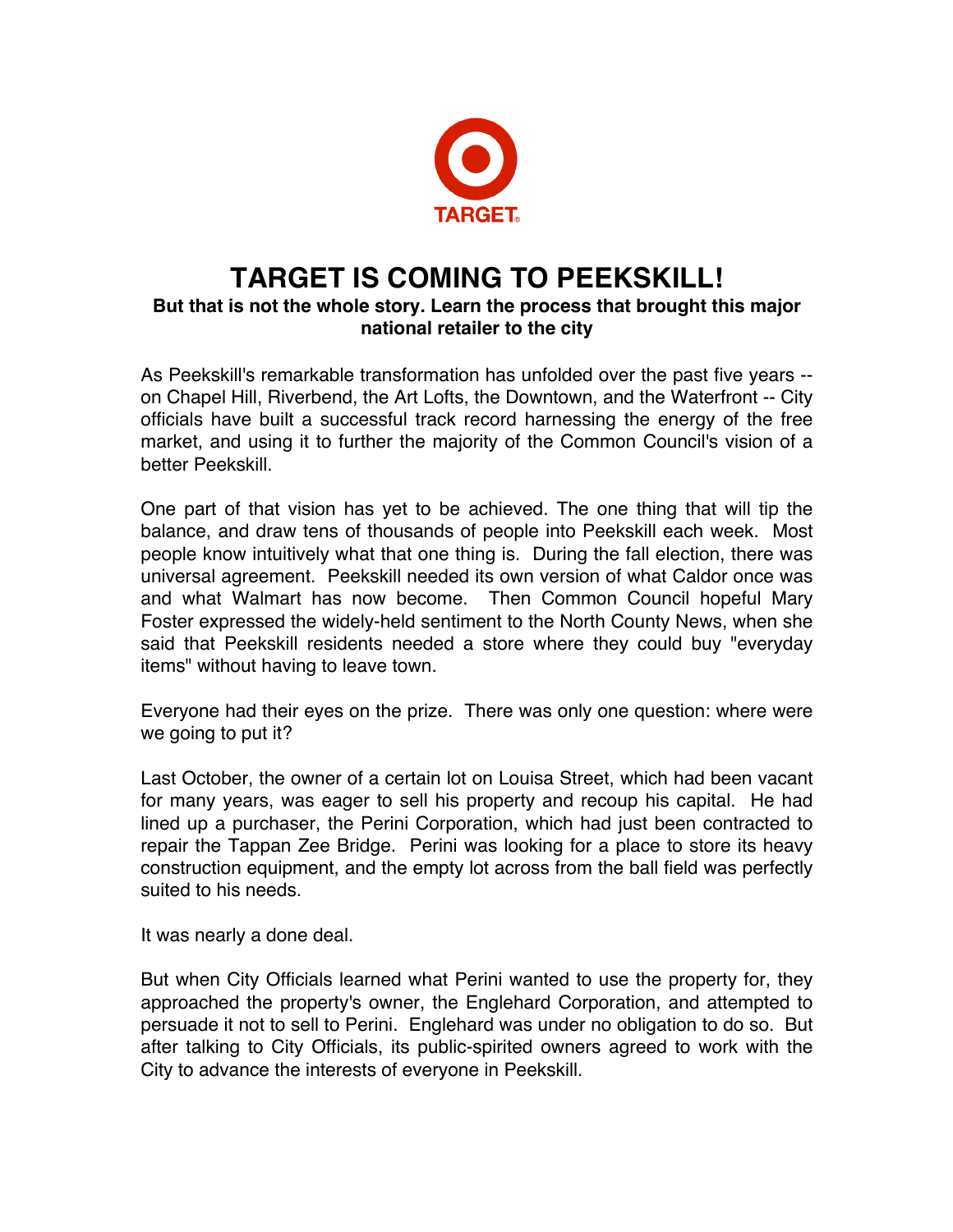City officials now began their quest for the Holy Grail: the lowest-impact use of the Englehard lot that would provide the greatest benefit to the City, while complementing the new Waterfront and Downtown Revitalization efforts.

At the same time, RD Management (RDM), the renowned developer of the Mount Kisco Commons, had been asked to search for appropriate space in Northern Westchester for some of its best clients, including the home improvement store Lowe's, and the discount retailer Target.

As soon as it became known that RDM was seriously interested in the Louisa Street property, City Officials persuaded RDM not to pursue a project with Lowe's. The City had already agreed to relocate one of Peekskill's oldest and most successful businesses, Dains Lumber, as part of the Waterfront Revitalization, and Lowe's wouldn't want the public relations nightmare of trying to unseat an established local institution.

But City Officials immediately saw the benefits of having a Target in Peekskill. After all, attracting just such a store to Peekskill was on everyone's agenda during the last election. The City began to meet with Target's real estate division, and discuss their needs.

In March, Target was ready to move to Peekskill.

But then something unexpected happened.

Perhaps it was inevitable that local politics would enter the equation. Those who lived closest to the Louisa Street site naturally expressed concerns. But concern reached fever pitch when ambitious politicians and a couple of Council members organized this concern into a petition drive, aimed to keep Target out of Peekskill.

The Common Council, which has been committed to including residents' input in all matters, gave the opponents of Target a forum, and created a process to address their concerns. In addition, it asked for Requests for Qualifications from anyone who wanted to develop the property as Target did.

Everyone would be on equal footing with Target. Interested parties had six months to come up with financing and a plan.

Meantime, the residents near the site began to warm to the idea of Target as they learned more facts. Englehard was going to sell the property no matter what. So, a retail outlet began to seem a better use of the land than waste processing, heavy equipment storage, or something worse.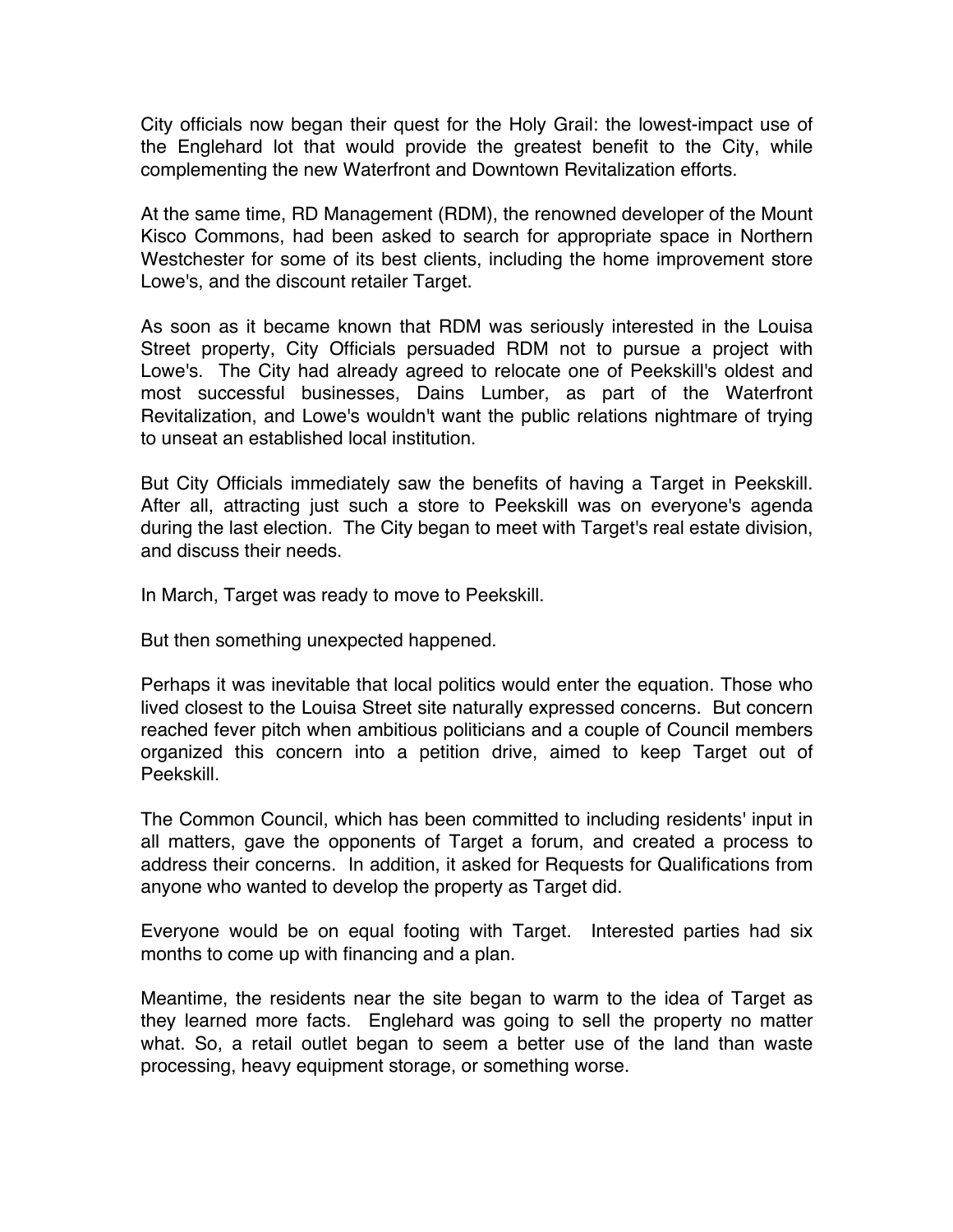Legitimate traffic concerns were mostly laid to rest when it was learned that Route 9 was about to undergo a \$47 million improvement, and part of the plan was to close southbound Route 9's South Street Exit. This meant traffic to the Louisa Street site would no longer pass by their homes. Of course, other practical traffic considerations remain, but these would be part of any project involving the land, and must be addressed during the state-mandated Environmental Quality Review, sometimes known as the SEQRA process.

Viewed in light of the significant tax revenues that a Target would generate for the City, and the much-needed jobs it would create for hundreds of working families, the balance started to tip in Target's favor.

The stage was set. More than 165 RFQs (Request for Qualifications) had been sent out. The Common Council eagerly awaited their return. The opponents of Target were sure an antiques center, an organic food store, even a roller rink would be competing with Target for the land. Everyone was eager to learn who was going to finance these projects, how they would make them profitable, and whether these opportunities could be leveraged to benefit the downtown.

But when the time came to speak before the Common Council, only two alternatives were presented.

On the one hand was RDM, proposing to build a Target, with financing in place, architectural plans nearly complete for public review, simply waiting a commitment from the City so they could finalize their plans.

On the other was an alternative shepherded by Councilwoman Mary Foster, who had abandoned her campaign promise to support bringing an "everyday item" store to Peekskill. Foster attempted to persuade others to back the proposal by Steel Industries of Bethpage, N.Y., which had no financing or serious business proposition lined up, but had hoped that with the promise of a public subsidy, it might be able to lure FedEx or DHL to locate a distribution center in Peekskill.

The majority of the Common Council supported the only viable proposal on the table, Target. Councilpersons Don Bennett and Drew Claxton seemed to be leaning toward it as well. There was hope that the Council would build a unanimous consensus since Foster, the most vocal opponent of Target, supported rezoning the area as retail/commercial so she could attempt to recruit FedEx.

In September, Steel Industries withdrew their plans, and decided not to present a formal proposal to the Council. It seemed that the Common Council would finally be unanimous in its support for a measure that would benefit Peekskill's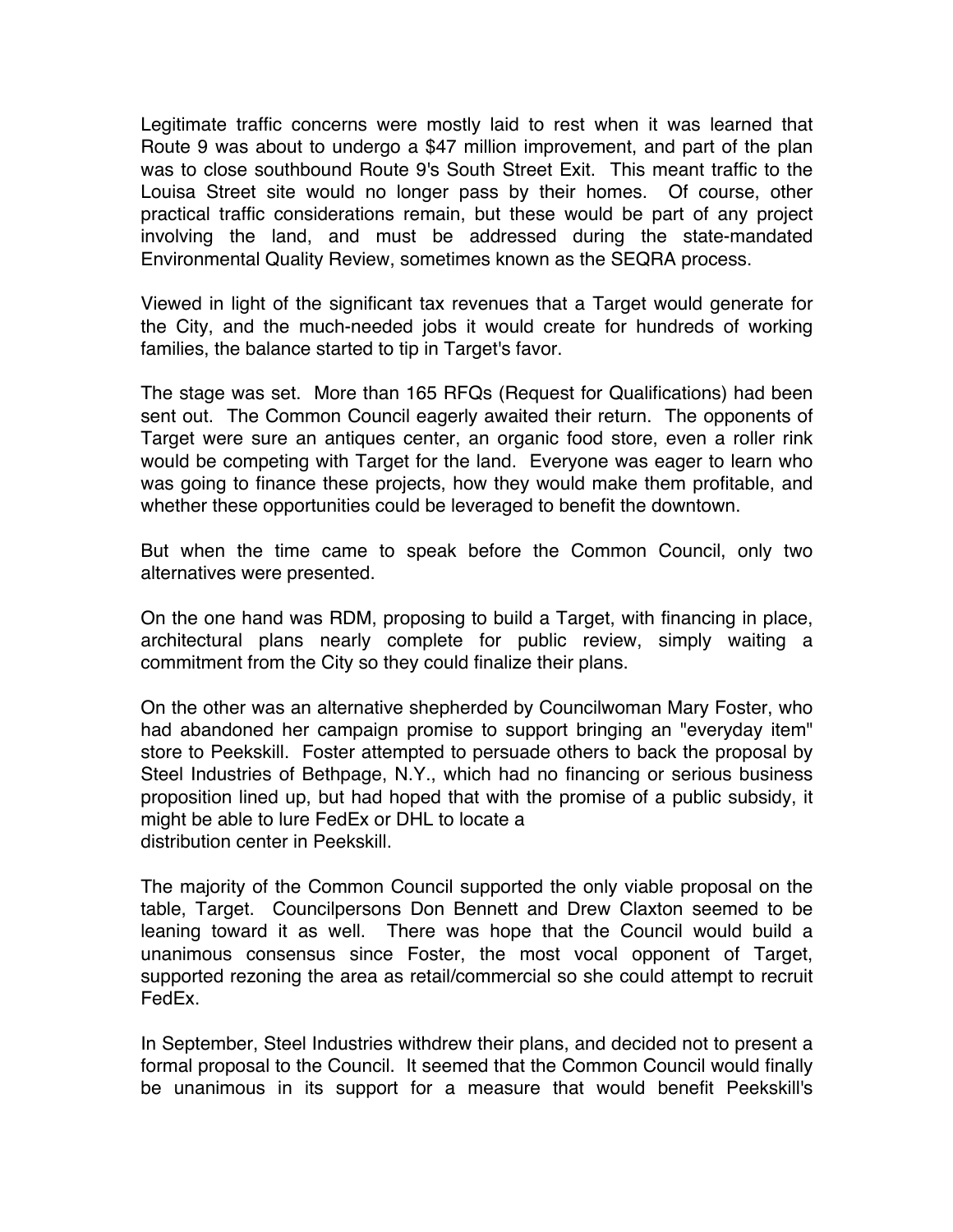businesses, taxpayers, homeowners, residents - indeed, everyone who has an interest in Peekskill.

A public hearing on Target was held on October 10, 2006.

City staff gave an overview of the proposed development, which would be fully taxed. A representative of RD Management then gave a brief presentation. Target had asked RDM to build a 130,000-square foot store plus sufficient parking, which would employ between 250-300 persons. RD Management is a major firm, which has built over 200 retail shopping centers, and would finance the project themselves. Two examples of their recent work are the Mount Kisco Target and the Harriman Commons, which is nearing completion in Orange County.

A number of people took the opportunity to be heard. One resident spoke of Target as providing an anchor for the City, drawing people into town, which would then discover the downtown and all the other things our City has to offer. "We need the tax base, we need the jobs. Target is a win-win for Peekskill."

"This is an opportunity Peekskill may not see again," said another resident, who identified himself as being from Riverbend. "There are so many positives, what are we waiting for?"

Another resident asked about the two businesses that would have to be relocated to make room for Target. City Attorney William Florence commented that relocation may sound daunting on its face, but the City was going to find "bigger and better spaces" that would give these businesses "a better opportunity to succeed." Indeed, the two affected businesses were looking forward to a brighter future in their new locations.

Only two residents voiced concerns. Former Common Council candidate Ruth Wells encouraged the Council to conduct the state-mandated traffic study, since any new development in that area has the potential to affect traffic that goes by the houses in her neighborhood. And School Board member Fran Feuerman expressed a wish that the site be turned into an ice rink instead of a Target. "My children don't skate, but the City could always use more recreational facilities," Feuerman stated. It wasn't clear whom she thought would finance the project, and whether taxpayers would enjoy losing such a large addition to the tax roll. But the Council allowed her to voice her opinion.

Finally, a resident wanted to inform the Council that Target had a reputation as a model corporate citizen. She then read into the record a portion of "The Giving Back Awards," which appeared in July's Time Magazine. Target was the only corporation honored by the publication for its charitable works in local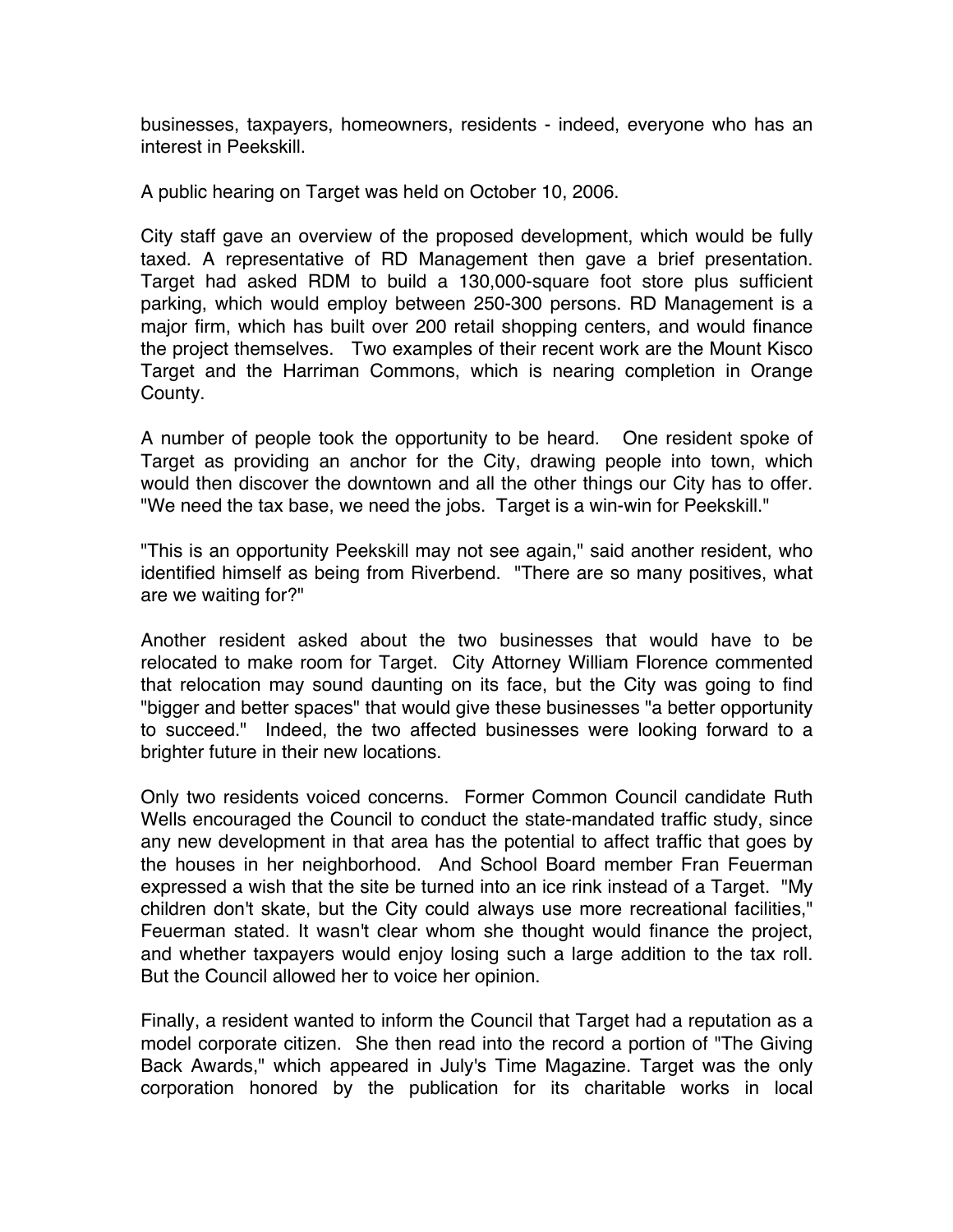communities throughout the country. "For Target, helping the needy is as important to its corporate character as its class-meets-mass marketing philosophy. And charity begins at the checkout, where you could, say, apply for a grant for your local arts council or contribute to your kids' school by using a Target charge card. In an era when corporate giving can be reduced to an exercise in PR, Target's devotion to donation stands out. In good years and bad, Target donates 5 percent of its pretax profits--more than twice the average of corporate America. That equals about \$2 million a week, or \$101 million last year." She also noted that Target had turned over one its stores to the Red Cross so they could help the victims of Hurricane Katrina, and that they had donated \$5 million to restore the Washington Monument.

With no one else wishing to be heard, next came comments from the Council.

Deputy Mayor Catherine Pisani began by expressing disappointment that of the 165 RFQs that were solicited, only two came back, and only one with adequate financing to complete any project. "I wish we could have a real debate here," Pisani began. "At our last meeting, no one objected to the re-zoning of the area as retail/commercial, so I believe this is a project that we can all agree on for once. Of course, there will always be questions. There will always be risks in any undertaking of this scale. But we've been talking about this for over a year. This is the right thing for taxpayers. It's the right thing for businesses. It's the right thing for Peekskill. The opportunity is now. We must grab it."

Councilwoman Foster then took the floor. In a rash, unpredictable move that has become her trademark, Foster distanced herself from her campaign promises, and also abandoned the very idea she had championed less than one month earlier. If her FedEx distribution center could not be located on Louisa Street, then she wanted nothing on Louisa Street until taxpayers spent a lot of money. She recommended that taxpayers buy the \$2.5 million vacant lot, and then bankroll a land use study. "I see no sense of urgency in moving forward with any project," Foster stated flatly. While the site was perfect for a FedEx distribution center, nothing else would be good enough in her eyes. Foster does not believe that taxpayers deserve the tax relief that Target would bring the City. And if she could not dictate the terms by which Target practiced its corporate philanthropy before Target located in Peekskill, she didn't want them in town.

Oddly, Foster had supported selling the property to someone who wanted to lure a FedEx with absolutely no conditions regarding FedEx contributing anything to the community. FedEx did not promise to contribute to local schools, as Target will. FedEx does not support the local arts and literacy, as Target does. Foster did not make it clear why she supported the dream of a FedEx, which wanted handouts from taxpayers, and rejected the reality of model corporate citizen Target, which will give as much back to our community as residents want it to.